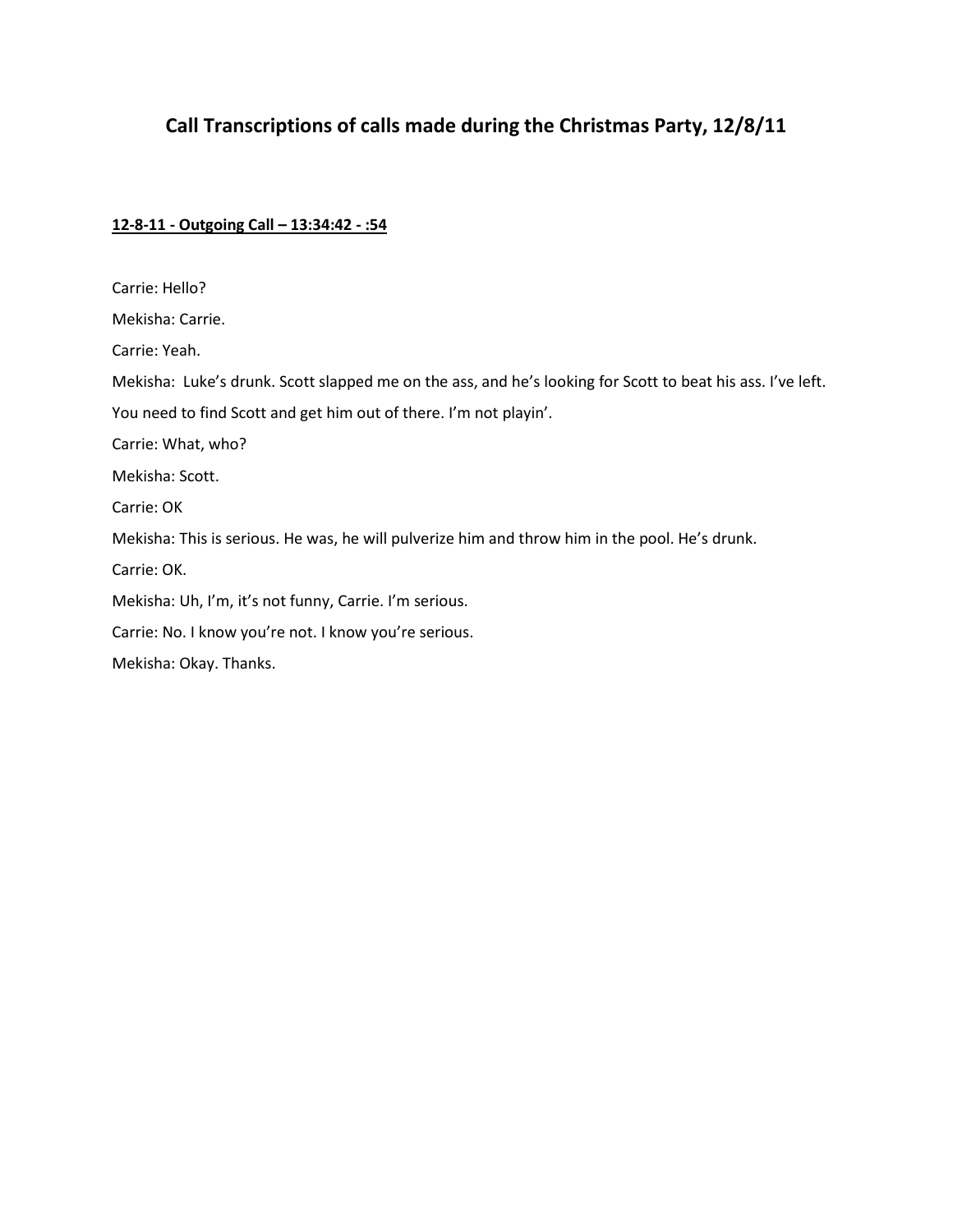#### **12-8-11 - Outgoing Call – 13:34:42 - 11:27**

#### *(Phone Ringing)*

Nancy: Hello.

Mekisha: Hey, you asleep?

Nancy: Kind of.

Mekisha: K. Um, something told me that I should go and I, I, I guess I didn't listen, but, um, everything was find and then some guy slaps me on the ass and Luke's drunk and now he won't leave the bar place. He's looking for this guy until he finds him and he's gonna beat his ass and throw him in the pool. And I walked past the guy who I know because he's a prosecutor 6 times and said I can't find him, I can't find him, I can't find him. Well Luke knows his name and so he's going around trying to find him, and Luke said, he just lost his mind. He just threw his wedding ring in the pool, and so he took the valet ticket from me so I went out and got the keys from the valet guy and now I'm sitting in my car 3 parking lots away. I guess I'm just gonna leave him here because I don't even want to go home with him like this. We're on, we're over on Westheimer and Kirby.

Nancy: Oh man. *(Pause)*. Are you still there?

Mekisha: Yeah. I drank one drink and I have a horrible, horrible headache. I feel like I'm gonna vomit on top of all this emotional stuff. It's just, I mean, I, I just, uh, I don't know mom. I just feel like I'm standing in this pit and someone's throwing dirt on me and they won't stop and I'm, I can't breathe. (*sighs).*

Nancy: Is there anything I can do?

Mekisha: I don't know what to do right now.

Nancy: Do you want me to come get you?

Mekisha: I have my car. I'm in my car.

Mekisha: I'm just embarrassed because everyone I know is at this party. I just called Carrie and told her to find Scott and get him the hell out of there.

Nancy: Get Luke out of there?

Mekisha: No. Scott.

Nancy: Oh, Scott's the one who hit you on the ass?

Mekisha: Yes.

Nancy: *(groans)*

Mekisha: Cuz he didn't see what he looks like. He just knows his name, and so he said, "You're gonna show me who he is. You walk around this place until you find him." So I kept walking past him, like 6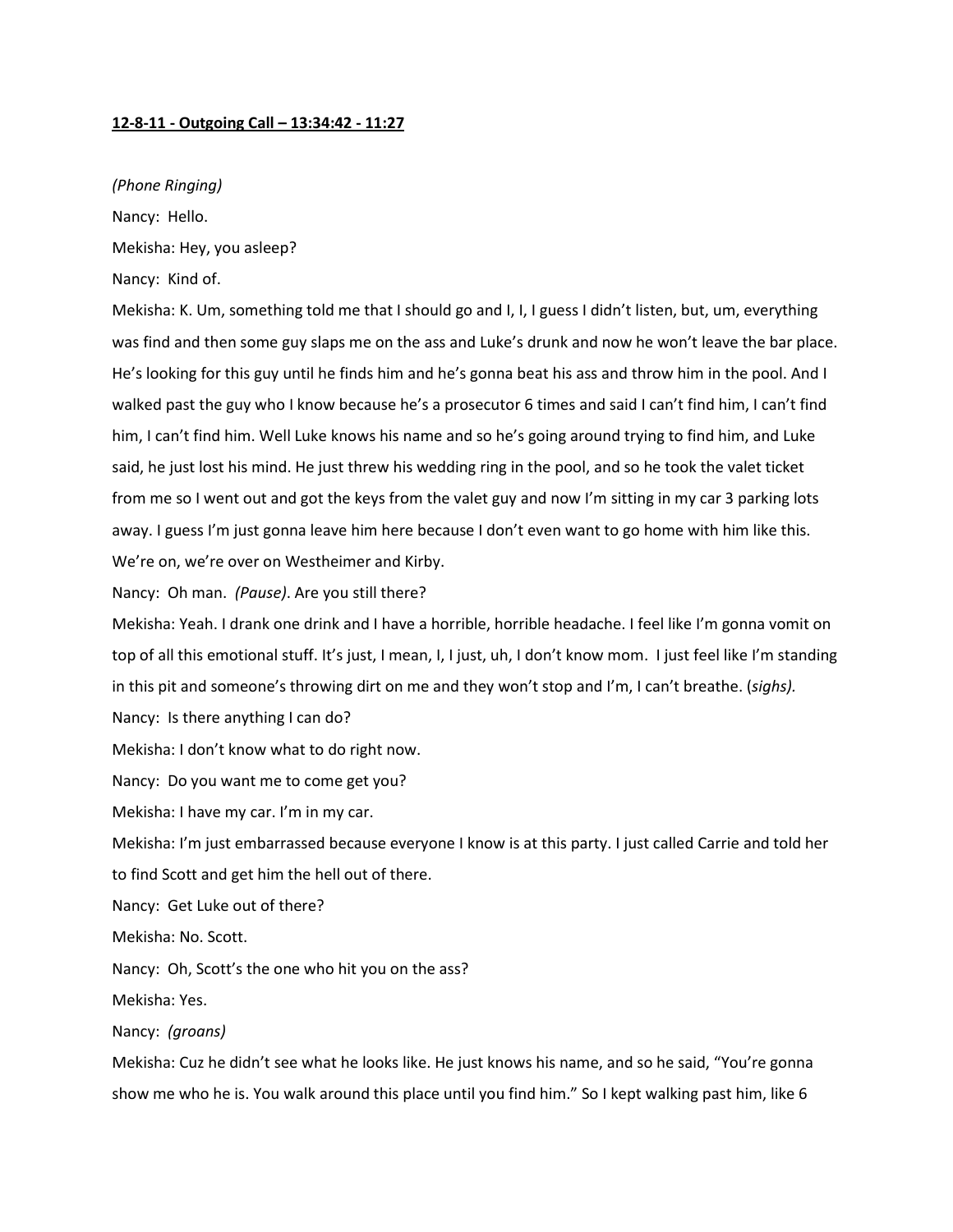times, and said I don't see him, I don't, he must have left. Because I know once Luke finds him he's gonna try fight him and throw him in the pool. He, he was, he was saying "I'm gonna break his fucking neck. Just let me find him." In front of all these people I know.

Nancy: Oh my God.

Mekisha: Attorneys.

Nancy: Oh my God.

Mekisha: I know. I'm so embarrassed. I feel like I don't even know what's happening in there right now. I mean it could be happening right now.

Nancy: *Sighs.*

Mekisha: So I guess, since he threw his wedding ring in the pool, I mean, should I just leave him here? Nancy: Well it's hard to say. I don't know. Why did he throw his wedding ring in the pool? Mekisha: I don't know. Cuz he's drunk.

Nancy: Man. Well…

Mekisha: He may, I took the valet ticket from him earlier because he was drinking, and so then, I'm, on the last time he said go get me another drink, I said only if you give me the valet ticket. So he gave the valet ticket, and earlier, right before, you know, we were leaving, we were walking around and everything, he said, "give it back to me" and, you know, I didn't have a choice and I gave it to him, and so then, I knew what was going to happen, he was gonna try and drive the car home and make me ride with him, and fine if he wants to kill himself, but I'm not getting in the car with him. So I just went outside and I told the valet guys my husband is drunk and can I have my keys and they said yes. They said, "Which one's yours?" (*giggles)*

*Nancy: (sighs)* So you can't reason with him at all?

Mekisha: I can't what?

Nancy: Reason with him at all.

Mekisha: No.

Nancy: I mean you can't go back in there and say, c'mon let's just go.

*(Pause)*

Nancy: No?

Mekisha: I don't, I really, really don't think so. He's, um, he's had way too much to drink and he didn't eat dinner. He decided he didn't like the food they had so we didn't eat, so he hasn't eaten anything, so he's been drinking on no, no, no food.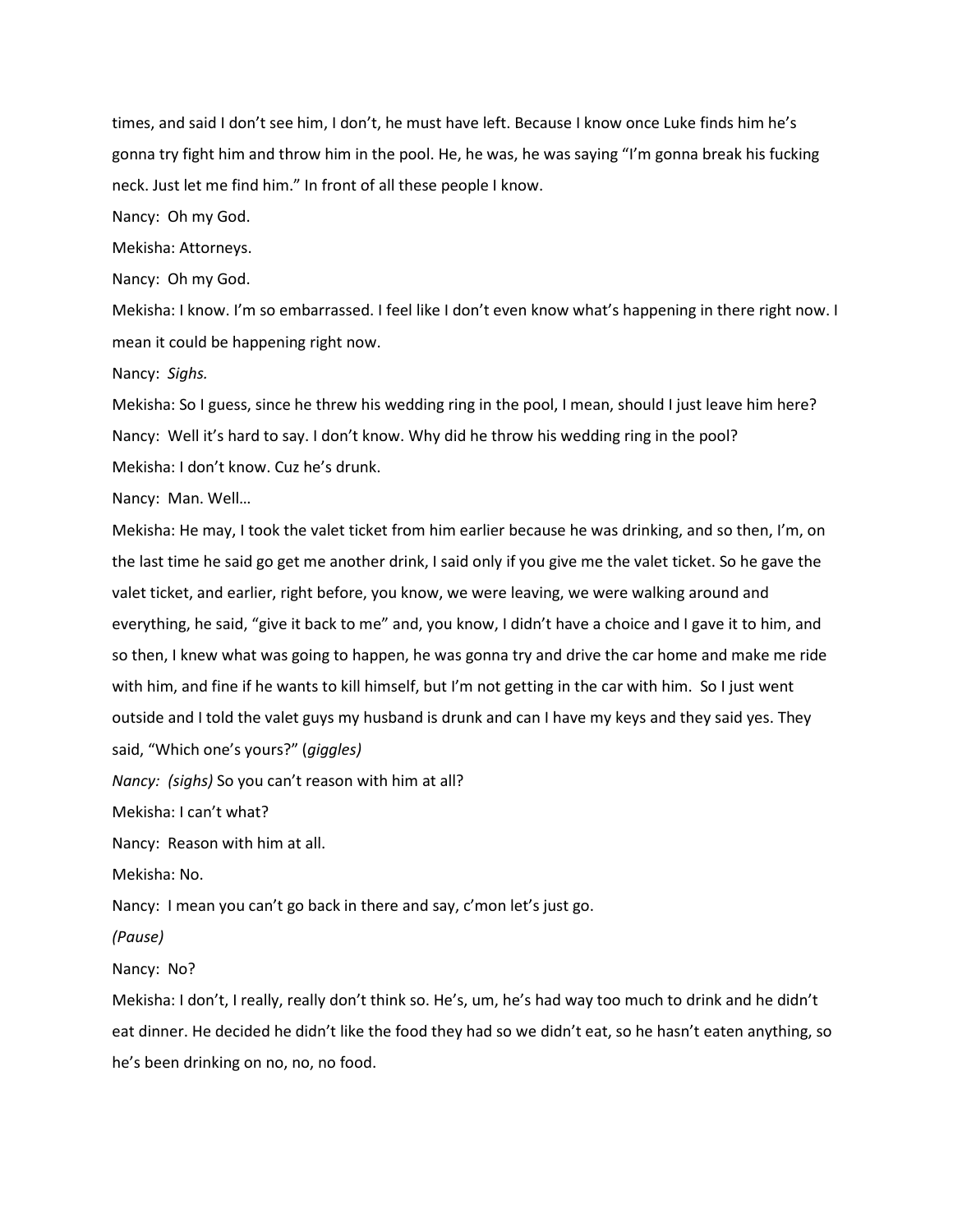Nancy: aaah, well all I can say is, if it were reversed, you wouldn't want him to leave you downtown. He's your husband. I don't know what to tell you beyond that. You don't want him to get fucking thrown in jail, you know? I don't know, you can't reason with him at all? You can't go back in there and just say, c'mon Luke, let's go home? You can't say I don't feel good, I want to go home or something? Mekisha: I've been saying that for 2 hours.

Nancy: Okay.

Mekisha: I was trying to leave at 8:45.

Nancy: Man.

Mekisha: So I don't, I don't know.

Nancy: What's your buddy's name? The sheriff guy?

Mekisha: Yeah, um, James. That's what I was thinking. I'm just gonna call Shane or James and…

Nancy: Yeah. Uh, uh, maybe James can come down there and talk some sense into him or something. Mekisha: Yeah.

Nancy: I don't think abandoning him down there is a good idea.

Mekisha: I don't know. I'll, um, I don't know what to do. I mean if I call, if I call James, then he's gonna get mad at me for calling James because I'm not allowed to talk to James without his permission because he thinks I'm going behind his back and talking about him.

Nancy: Oh my gosh. *(Pause)* You're not ever allowed to talk to James without his permission, ever? Or just tonight?

Mekisha: No, no, just, I mean like, he doesn't like us talking on the phone about him. *(Pause)* I don't know. James has to work at 6-o'clock in the morning. He's probably asleep already.

Nancy: Yeah.

Mekisha: Let me call Carrie. She's still there. Let me see what's going on.

Nancy: K.

Mekisha: Alright, I'll ah, I don't know. Is Grace asleep?

Nancy: Well, we're snuggling. She's asleep when we're lying down snuggling.

Mekisha: Okay, um…

Nancy: What time does she usually go to sleep for the night?

Mekisha: 7:30 or 8.

Nancy: Ok. And she doesn't eat anything else?

Mekisha: Nope.

Nancy: All night?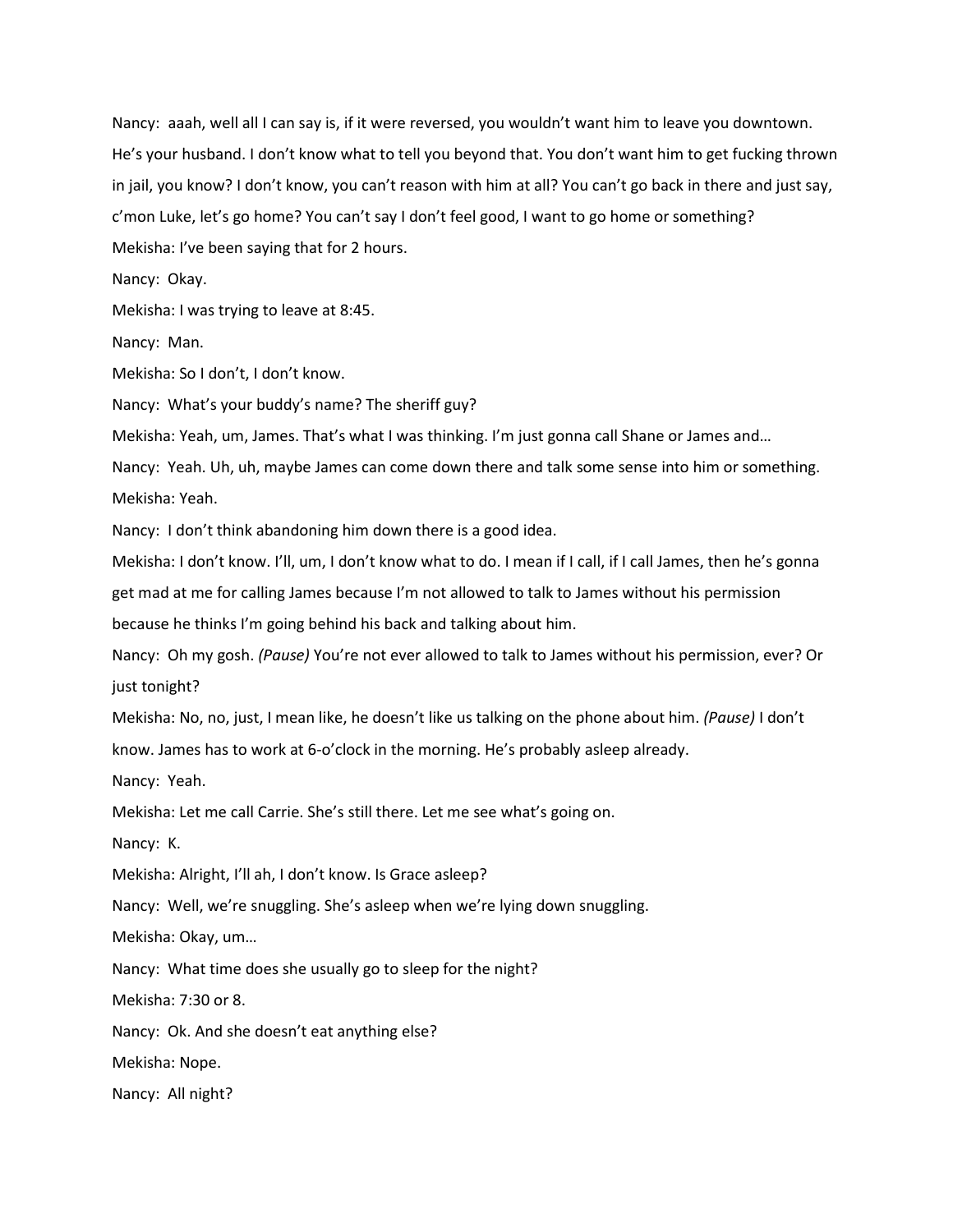Mekisha: Every once in a while she'll wake up at 4 and, you know, I'll give her a bottle and she goes right back to sleep, but, nope, when she's down, she's down.

Nancy: Well I can't put her down. I've tried to put her down twice and she wakes up and starts crying. Mekisha: yeah, I don't know how I'm gonna get her used to not sleeping in that bassinette thing, I mean, cuz I don't, I don't know.

Nancy: Well we'll worry about that later.

Mekisha: Yeah, okay. Alright. Well, let me figure out, um, figure out if I'm gonna leave him here or what and then I'll, um, do you want me just to text you so the phone doesn't wake her up.

Nancy: I don't care. Whatever. Um, can you go back to there and tell him you're leaving and just say, "I'm leaving. I have the keys. I'm leaving. Do you want to come with me?"

Mekisha: I think that's when he, it's all a blur to me because I, I mean he was so mad and I was upset. I think, um, I had the valet ticket and I said I'm leaving and he said I don't fucking care go ahead and leave. Fuck you then. And then he, that's when he threw his ring in the pool. And then when we got closer to the door, I had it in my hands and he took it away from me and that's when I just walked out. Cuz, I, I thought I had him convinced to leave with me and I had the thing and I was gonna drive, but then he took it from me and went back inside.

Nancy: The valet ticket?

Mekisha: Yes. So he thinks that he's still in control of this and he doesn't, they parked my car like in BFE. He has no idea I'm sitting 3 parking lots over in the car. And they're not gonna tell him. The valet people won't. They're all like Nigerian guys, you know, like crying and they're like "Oh what happened" you know.

Nancy: are you safe where you are?

Mekisha: yeah, I'm backed up against the wall, I mean I can see all around me.

Nancy: I don't think that sounds very safe at all.

Mekisha: But I mean nobody can come up from behind me I don't think. My doors are locked. I don't have a gun though.

Nancy: (sighs)

Mekisha: So, um, let me call Carrie real quick so I can make a decision on what I'm gonna do.

Nancy: Okay, call me back.

Mekisha: Okay, bye.

*End of recording*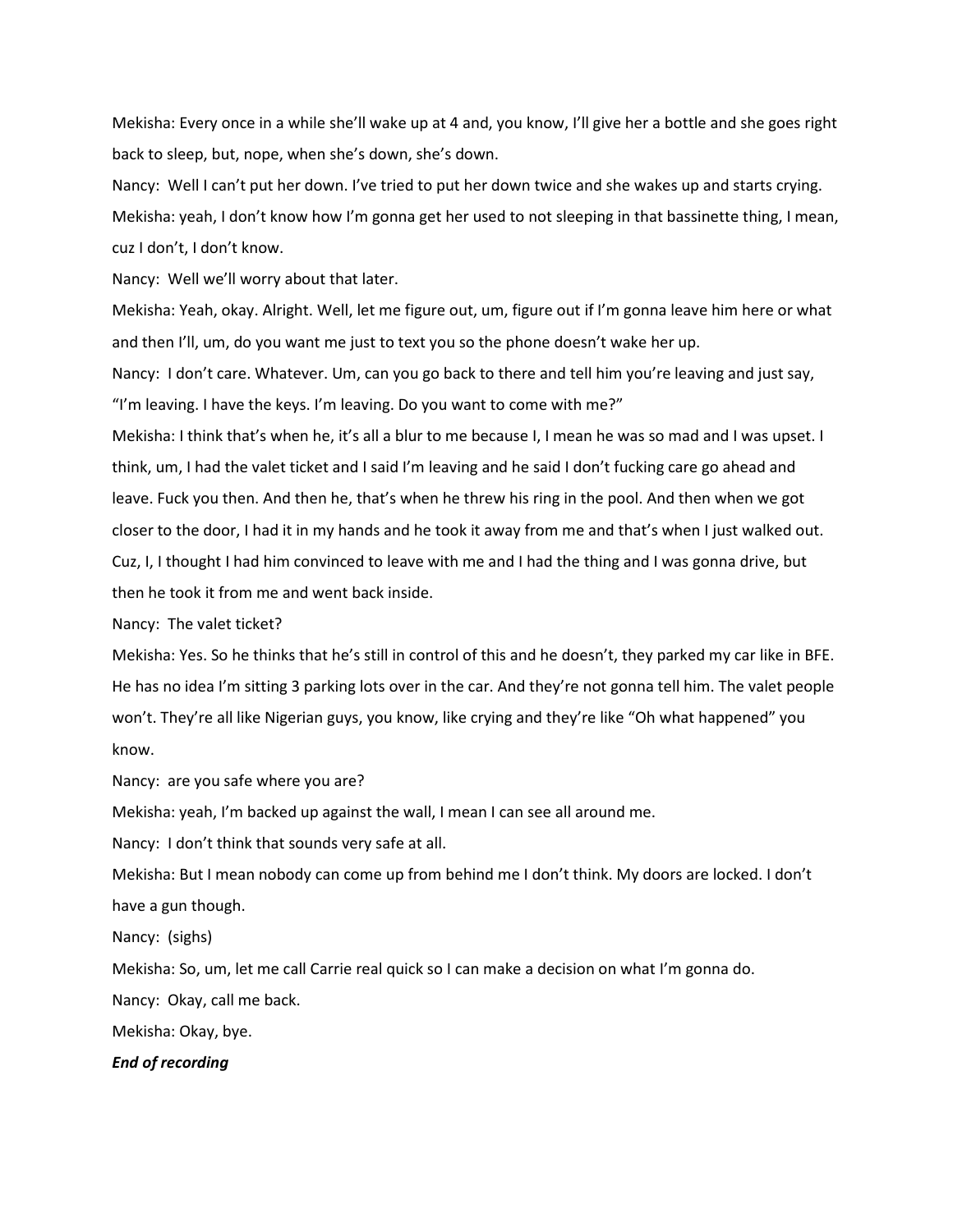#### **12-8-11 - Outgoing Call – 13:34:46 – 6:18**

#### *(Phone Ringing)*

James: Hey, what's up?

Mekisha: You sleeping?

James: Um, we's in bed but I wasn't sleeping. What's up?

Mekisha: *(clears throat)* We were at a Christmas party across town over off Kirby, um, Luke's really, really drunk, um, some guy slapped me on the ass and Luke's looking for him, and I know who it is. It's a guy named Scott, and he made walk around the party like 6 times and he was like where is he, where is he, where is he, and I kept walking past the guy because he said out loud he's gonna break the guy's neck. Long story short he threw his wedding ring in the pool, um, he took the valet ticket cuz I had it and I wasn't gonna let him drive. I got in the car. I'm outside. And he's still in there trying to find this guy to beat his ass. Chris Daniels (spelling) in there and was trying to calm him down and he couldn't calm him down. I mean, I don't know what to do. I don't know if I should just leave him or what. But I know, that if I put him in the car and take him home with me, that's he's gonna beat my fuckin' ass and I don't want to deal with him. So I don't know what to do. I didn't do anything wrong.

James: I'd probably, I'd do what, uh, call Shane to come get him. That's what they did with Chris Daniel. He took care of Chris Daniel last time when Chris Daniel was doing that shit. But if Chris can't calm him down, I would have figured that Chris could calm him, kind of calm him down. (*Uninteligible)* Where you all at?

Mekisha: A place called Roak, it's um, um, 3320 Kirby.

James: Hot damn yall are *(unintelligible).* How much of a scene is he making, Mekisha? I mean.. Mekisha: Well it was, it was really, really, really bad. I mean there were people that thought he was kidding because he was making, he was saying so loud that he was going to break his fucking neck, "Where is he? Where is this Scott guy. I find him I'm gonna fucking kill him. I go home to my wife every night. Why does he think it's okay to slap her on the ass. I'm gonna fucking break his neck. Where is that mother fucker," I mean that kinda stuff.

#### James: hmmm

Mekisha: So, it's pretty bad. I don't even know what's happening in there right now. He could have al…he, I mean the police could be their right now. I'm 3 parking lots away. I can't see the place. So, I mean he could already be going to jail. I don't know. I don't, I just, I don't, I don't know, I mean, I don't know what to do.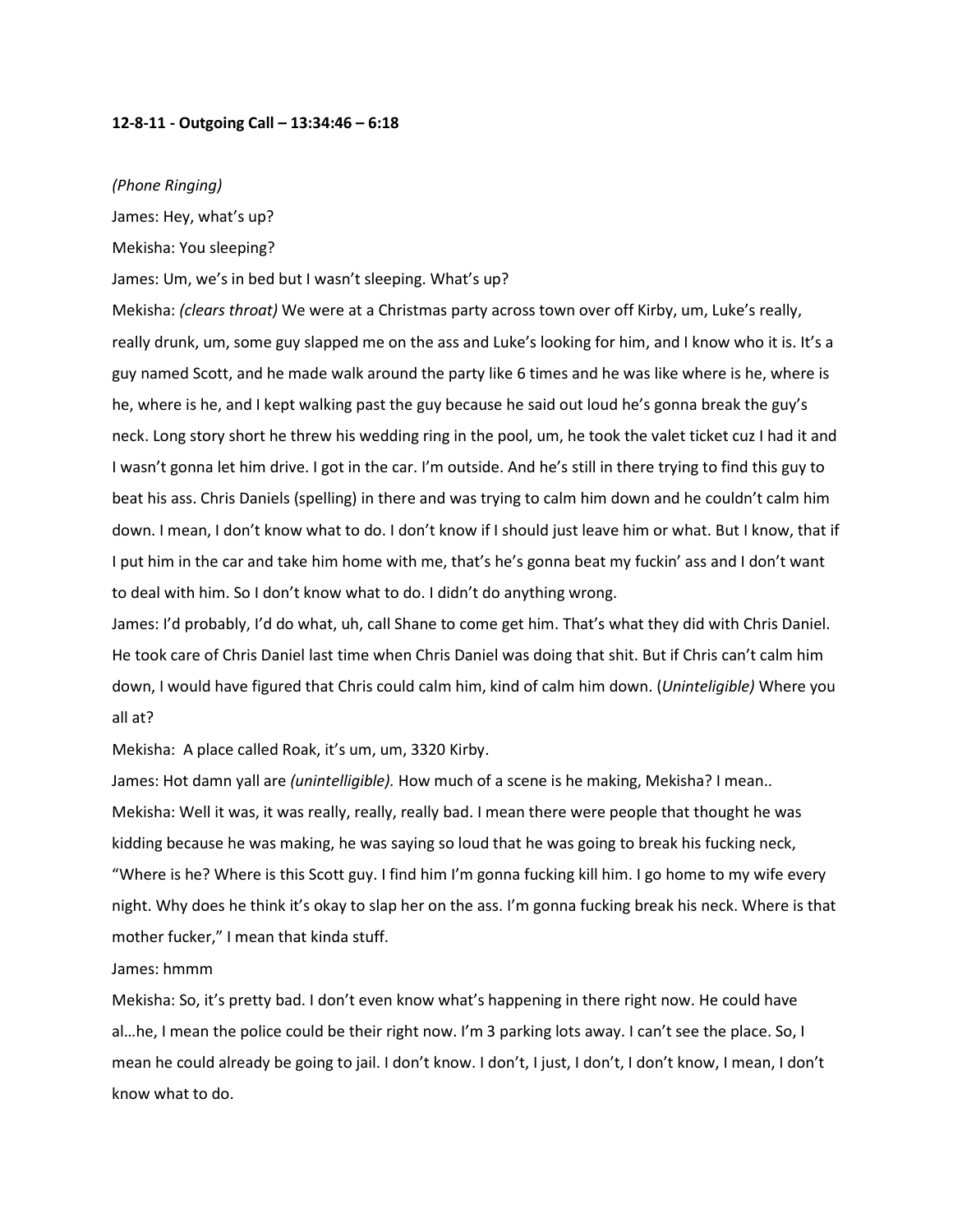James: I'm tryin to think cuz obviously, you have to call Shane and ask, tell him I talked to you, otherwise how the hell they gonna know all this.

Mekisha: I know.

James: Shit, hmmm.

Mekisha: I know, I know, I don't know what to do. I don't know, if I leave him here, then he's gonna be really mad at me later, I mean, he's already, I don't know what to do, I don't know what to do. James: Well I don't have Chris Daniels's number, but Shane does. I just don't know if I oughta get Shane involved.

Mekisha: Yeah, um

James: I don't know.

Mekisha: I guess, um, I guess I can send Shane a text message and tell Shane that Luke may need a ride. James: that's not a bad idea.

Mekisha: Do you think he'll get the text or should I call him?

James: Probably should call him cuz that way, um, you know, Shane works for him now. I don't think he'll have as much issue, um, but I could call Shane, really.

Mekisha: Well.

James: *(unintelligible)* one way or another so, why hide the truth. Doing stupid *(unintelligible)* wanting us to keep him out of trouble. I mean, either way, somebody's gonna have to call Shane, so. Mekisha: I'll just call Shane. I'll just call Shane because it was stupid of me to call you because he told me not to call you and he's gonna even be mad about that and then you're gonna, he's gonna be mad, you know, I don't, I don't wanna drag you into it. I should have never called you. I'm just, I'm sitting here in this fucking dark parking lot with no gun and I don't know what to do and I'm just, I just can't believe this is happening. I mean my husband is causing the biggest fucking scene in front of everyone I know. Prosecutors and defense attorneys and threw his wedding in the pool. I mean, Jesus Christ. Anyway … James: He was only, he wasn't pissed that you told me last time, he was just pissed that he didn't know. Now if he asks I'll certainly tell him time Mekisha, no offense but I don't want to, so don't hide it because I don't wanna, don't wanna go through what I did last time.

Mekisha: Alright.

James: Bad week. So call Shane and tell Shane I told you to call him then Shane will call me and we'll figure out what to do to, you know, and he can call Chris Daniels or I'll go over there with Shane and get him, maybe can **[find someone to** *(unintelligible)*, you know, whatever it takes. But I want Shane involved so I don't have to say it all this time myself, you know.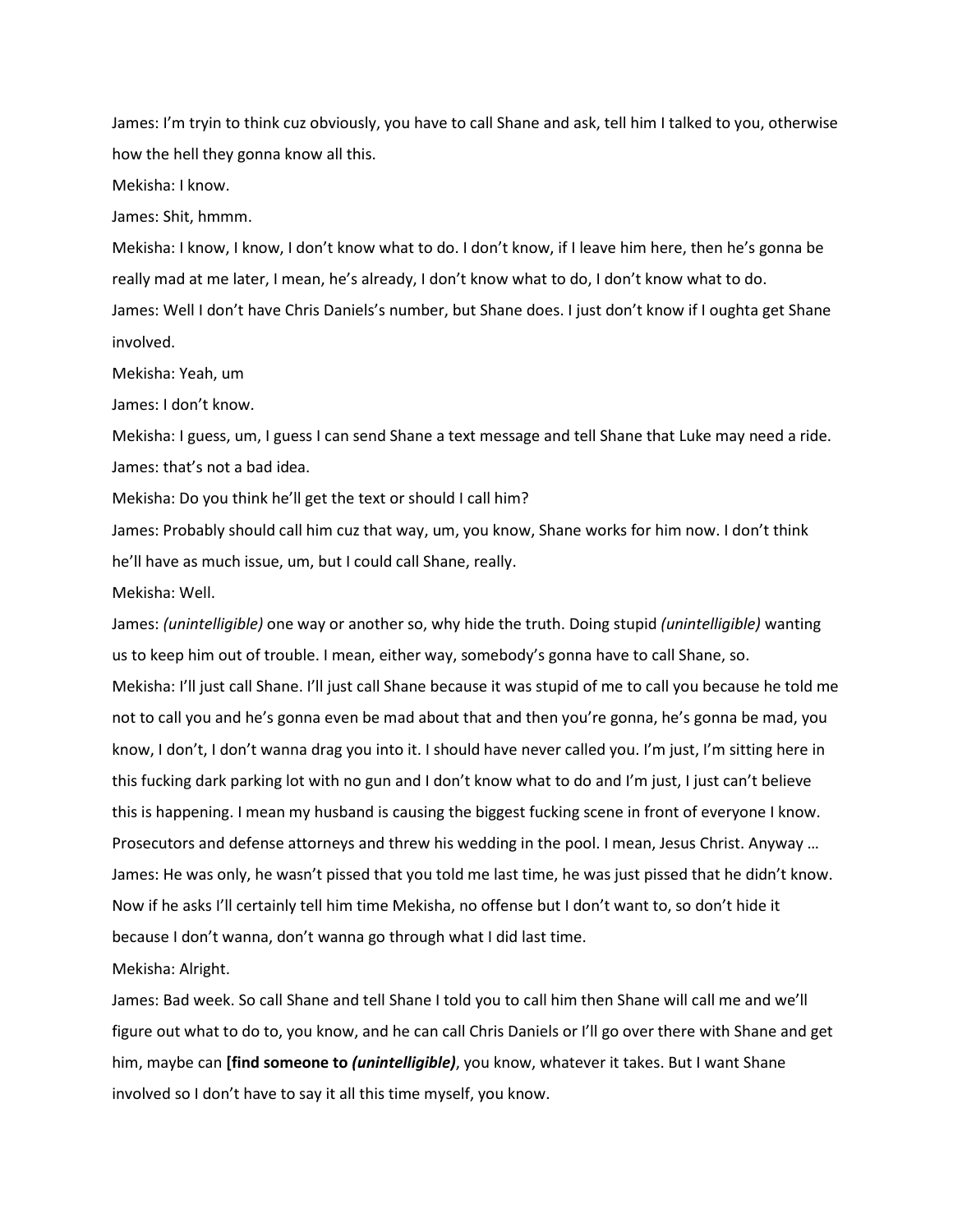Mekisha: Alright, well I'll call Shane and just tell Shane that he's probably gonna need a ride because I'm just gonna leave him because I don't, I don't, I don't, first of all he's not gonna let me drive home. James: Yeah, well that maybe better because like I say he can get ahold of Chris to tell him what the situation is. I believe he can get ahold of Chris. Mekisha: alright. James: And he's covered for Chris one time so Chris owes him. Mekisha: alright. James: Alright. Mekisha: Alright James. I'll talk to you later. Thanks. James: Good luck gal. Mekisha: OK. Bye *End of Recording*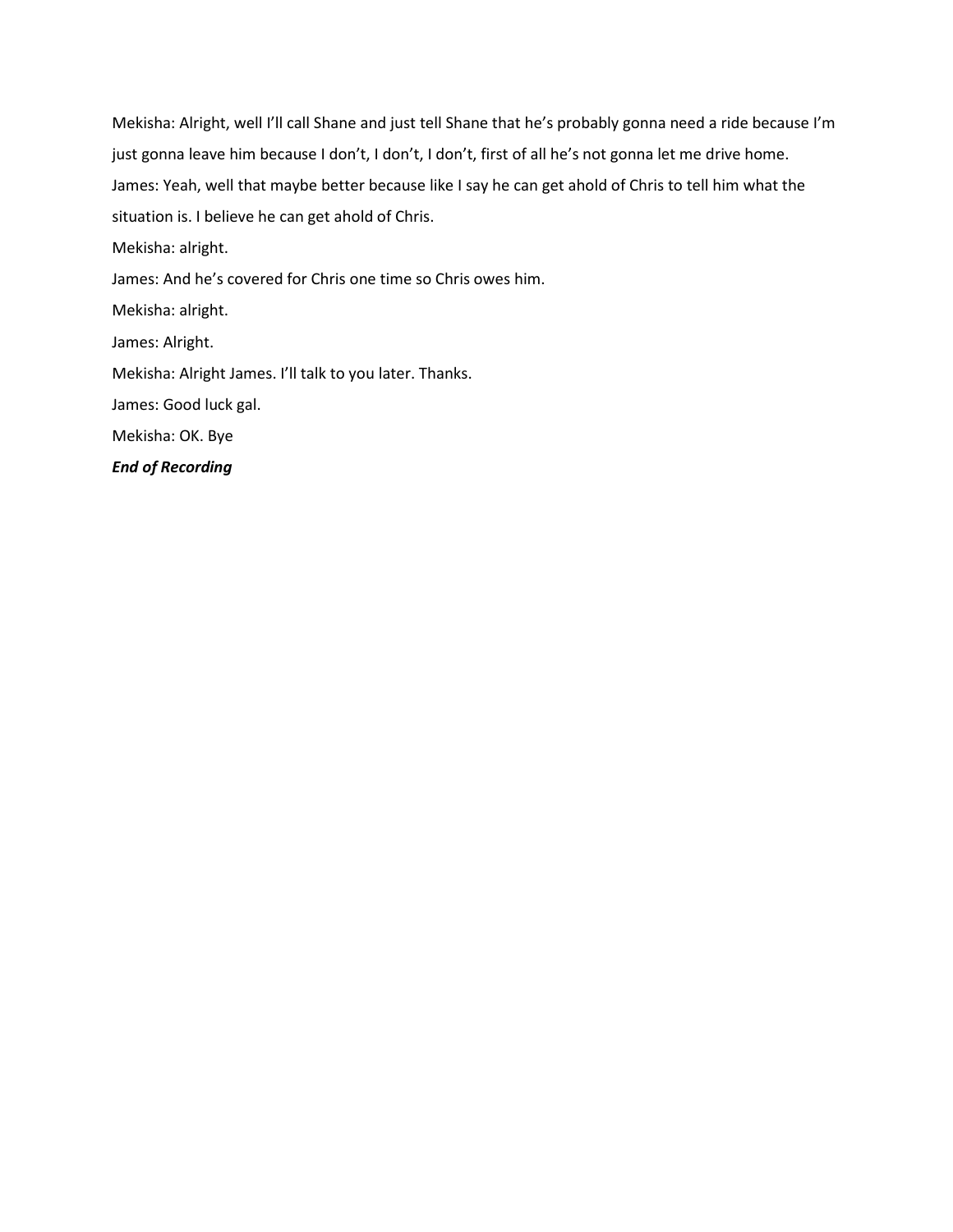## **12-8-11 - Outgoing Call – 13:34:47 – 1:10**

#### Shane: Hello

Mekisha: Hey, um, we came across town to the Harris County Criminal Defense Lawyer's Association Christmas party and Luke got really, really, really drunk

Shane: uh huh.

Mekisha: Fuck, that's him on the other line. (*sighs)* He made a big scene, threw his wedding ring in the pool. I had Chris Daniels here. Chris Daniel couldn't calm him down either. He may need a ride because I may not, I may not, he wouldn't come out here. I may leave him, so, just stay by your phone. I'm gonna answer the other line, okay?

Shane: Okay

*(switches to other call)*

Mekisha: Hello. Hello.

*End of Recording*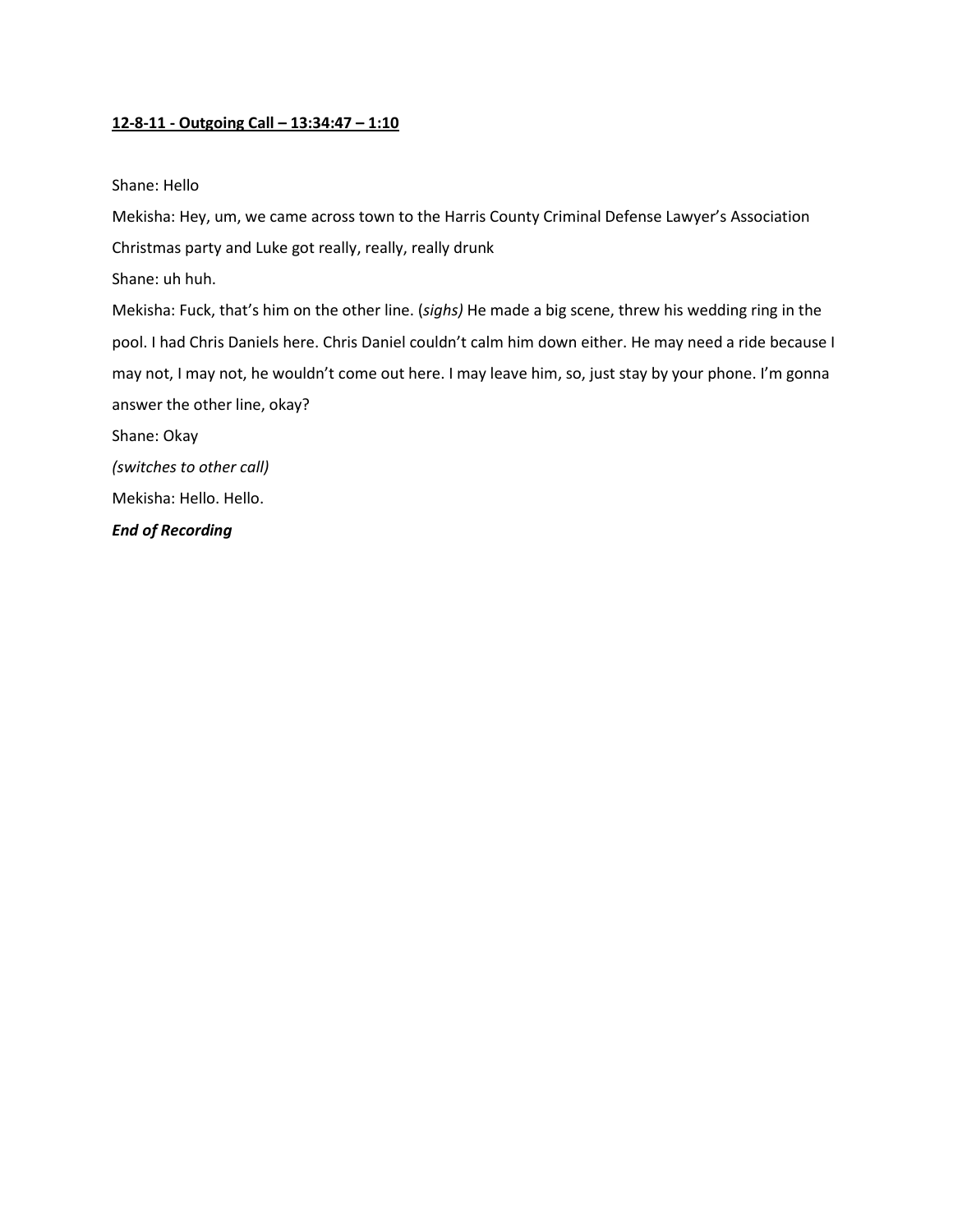#### **12-8-11 - Outgoing Call – 13:34:48 – 3:14**

*(Phone Ringing)*

Luke: Hello?

Mekisha: Hello.

Luke: Where you at?

Mekisha: I'm in the car.

Luke: Where you at?

Mekisha: I'm in the car.

Luke: Where you at? I don't, I don't see the car. I'm out front. Where's the car?

Mekisha: That's because I'm leaving. I'm not there anymore. I'm not there anymore.

Luke: Are you coming to pick me up or not?

Mekisha: I'm afraid of you.

Luke: You, I didn't slap you on the ass. This other guy did. Where you at?

Mekisha: I'm afraid of you Luke.

Luke: Come get me, now.

Mekisha: Are you gonna let me drive home?

Luke: Yeah, I'm, I'm sober and we're going to Beechnut to file a report for assault.

Mekisha: What happened?

Luke: The guy slapped you on the ass.

Mekisha: No, I'm not.

Luke: Don't do this to us. I swear to God, I, our fucking marriage will be over and our family will be over.

It will be a fucking mess that you've never dealt with. Geez, they're crooked down there in Galveston

County. You will not come out on top. Come get me now and let's do this like it needs to be done.

Mekisha: I'm not filing a police report for assault.

Luke: Where you at right now? Come get me now.

Mekisha: No.

Luke: I'm sitting here in the parking lot by myself. You, I had better not be here. Where you at?

Mekisha: Call Shane to come get you.

Luke: No. Come get me know.

Mekisha: I, call Shane to come pick you up.

Luke: Mekisha you had better come get me now.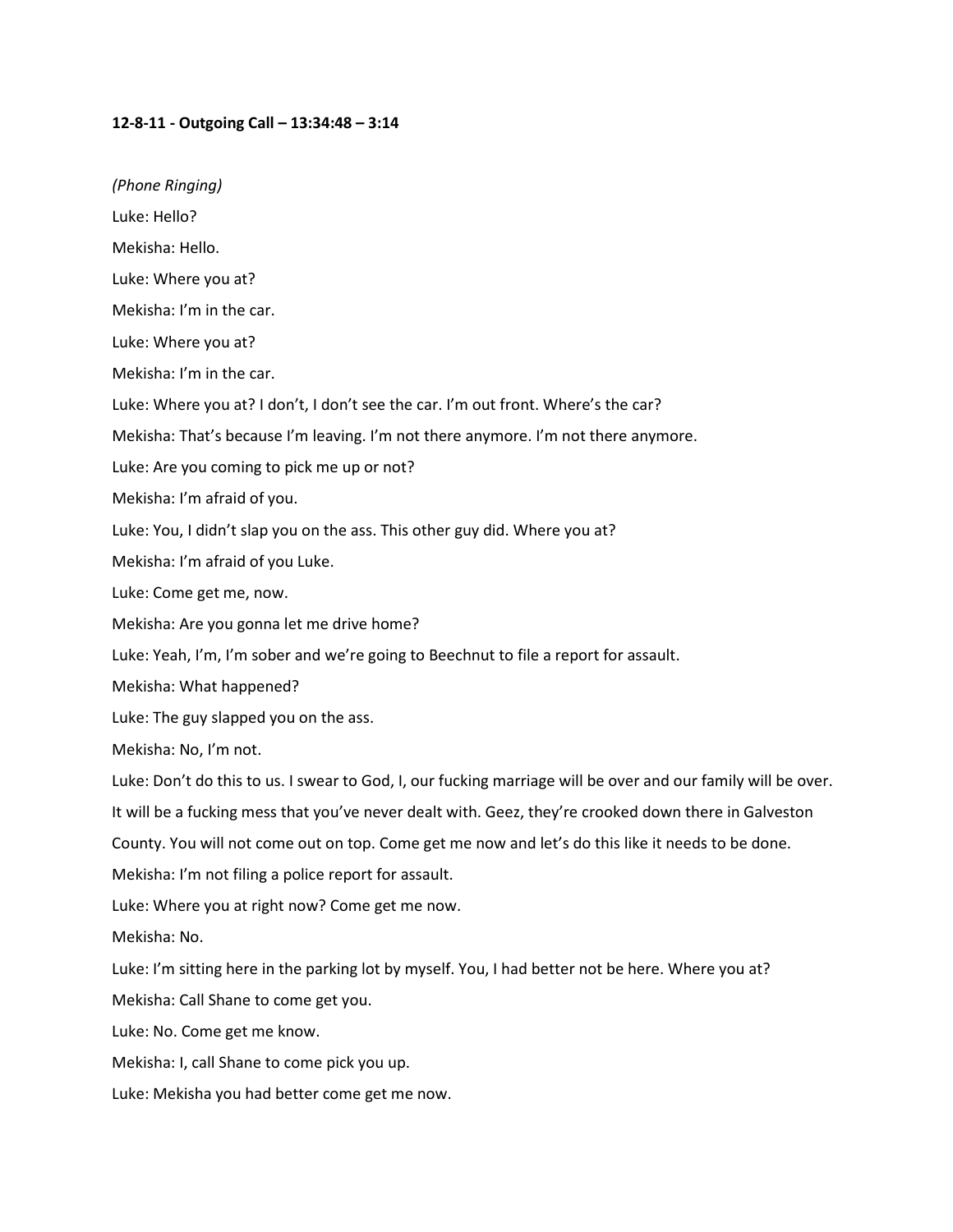Mekisha: Call Shane to come pick you up.

Luke: No, please come get me.

Mekisha: you threw your wedding ring in the pool. I don't, you, no.

Luke: You listen, you, you, you love that baby. Now come get me now.

Mekisha: You threw your wedding ring in the pool.

Luke: Come, come, come get your husband now.

Mekisha: You threw your wedding ring in the pool.

Luke: You have one chance. I don't know where you're at but you better come get your husband and save everything right now.

Mekisha: What if I don't want to save everything?

Luke: You don't?

Mekisha: What if I don't want to?

*(Luke talking to someone else in the background)*

Luke: Are you coming to get me now?

Mekisha: No.

Luke: Please come get me.

Mekisha: No Luke. You're just going to hurt me more. You're gonna kill me.

Luke: Please come get me.

Mekisha: Why, so you can kill me?

Luke: *(Indistinguishable)*

Mekisha: No, call Shane.

Luke: No, it's not going to make a difference. Just come get me.

Mekisha: No.

Luke: And we'll try and salvage this.

Mekisha: I can't salvage it. Our, our, our marriage is at the bottom of the swimming pool with the

wedding ring where you put it.

Luke: You had better salvage, you have one change right now. This is a do or die moment. Do or die.

Mekisha: It's dying.

Luke: Do not even think about it. OK, bye.

*End of recording*